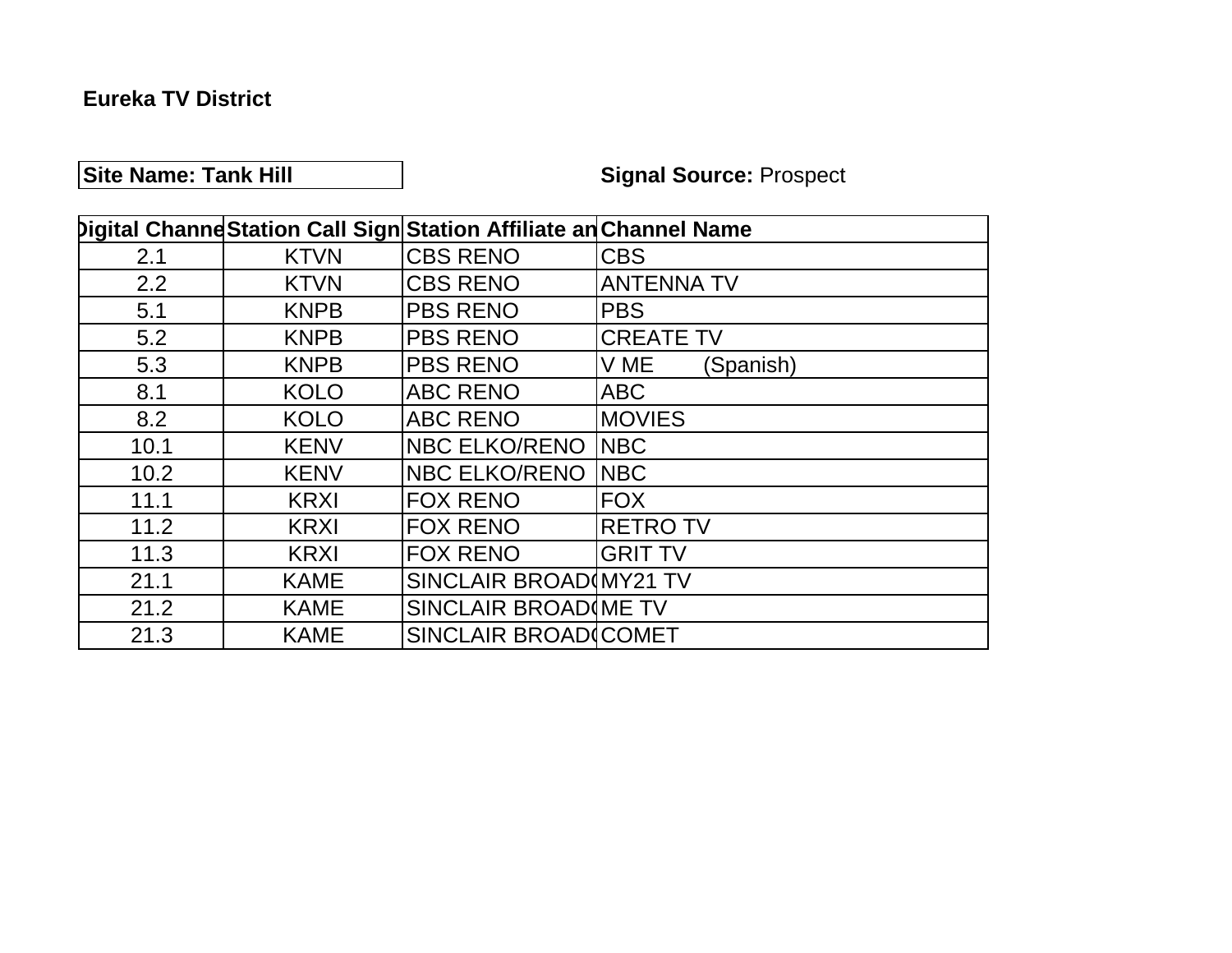#### **Eureka TV District**

# **Site Name: Prospect Signal Source:** Mary's Mtn/Grindstone/Cave Mtn

|      | Digital Channel Station Call Sign | <b>Station Affiliate and Location</b> | <b>Channel Name</b>   |
|------|-----------------------------------|---------------------------------------|-----------------------|
| 2.1  | <b>KUTV</b>                       | <b>CBS SLC</b>                        | <b>CBS</b>            |
| 2.1  | <b>KTVN</b>                       | <b>CBS RENO</b>                       | <b>CBS</b>            |
| 2.2  | <b>KUTV</b>                       | <b>CBS SLC</b>                        | <b>THIS TV</b>        |
| 2.2  | <b>KTVN</b>                       | <b>CBS RENO</b>                       | <b>ANTENNA TV</b>     |
| 4.1  | <b>KTVX</b>                       | <b>ABC SLC</b>                        | <b>ABC</b>            |
| 4.2  | <b>KTVX</b>                       | ABC SLC                               | ME-TV                 |
| 4.3  | <b>KTVX</b>                       | ABC SLC                               | <b>WEATHER NATION</b> |
| 4.3  | <b>KTVX</b>                       | ABC SLC                               | <b>CW 30</b>          |
| 5.1  | <b>KVVU</b>                       | <b>FOX Las Vegas</b>                  | <b>FOX</b>            |
| 5.1  | <b>KNPB</b>                       | <b>PBS RENO</b>                       | <b>PBS</b>            |
| 5.2  | <b>KVVU</b>                       | <b>FOX Las Vegas</b>                  | <b>FOX 5 WEATHER</b>  |
| 5.2  | <b>KNPB</b>                       | <b>PBS RENO</b>                       | <b>CREATE TV</b>      |
| 5.3  | <b>KVVU</b>                       | <b>FOX Las Vegas</b>                  | <b>MOVIES</b>         |
| 5.3  | <b>KNPB</b>                       | <b>PBS RENO</b>                       | V ME<br>(Spanish)     |
| 5.4  | <b>KVVU</b>                       | <b>FOX Las Vegas</b>                  | <b>ESCAPE TV</b>      |
| 8.1  | <b>KOLO</b>                       | <b>ABC RENO</b>                       | <b>ABC</b>            |
| 8.2  | <b>KOLO</b>                       | <b>ABC RENO</b>                       | <b>MOVIES</b>         |
| 10.1 | <b>KENV</b>                       | <b>NBC ELKO/RENO</b>                  | <b>NBC</b>            |
| 10.2 | <b>KENV</b>                       | <b>NBC ELKO/RENO</b>                  | <b>NBC</b>            |
| 11.1 | <b>KRXI</b>                       | <b>FOX RENO</b>                       | <b>FOX</b>            |
| 11.2 | <b>KRXI</b>                       | <b>FOX RENO</b>                       | <b>RETRO TV</b>       |
| 11.3 | <b>KRXI</b>                       | <b>FOX RENO</b>                       | <b>GRIT TV</b>        |
| 21.1 | <b>KAME</b>                       | SINCLAIR BROADCASTING RENO            | MY21 TV               |
| 21.2 | <b>KAME</b>                       | SINCLAIR BROADCASTING RENO            | ME TV                 |
| 21.3 | <b>KAME</b>                       | SINCLAIR BROADCASTING RENO            | <b>COMET</b>          |